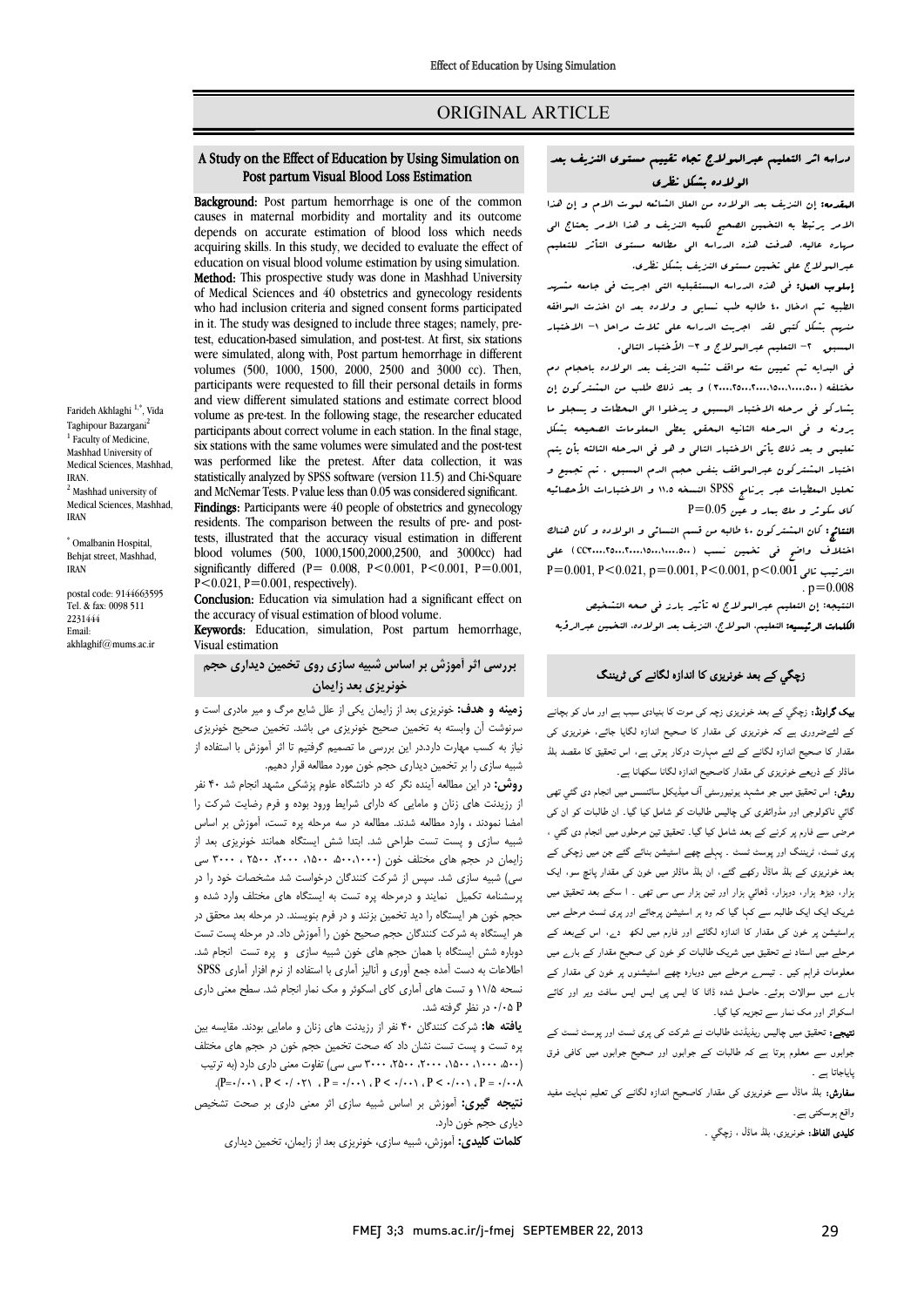$\overline{a}$  $\overline{a}$ 

## **INTRODUCTION**

 Post partum hemorrhage (PPH) is the most common cause of maternal mortality worldwide (1), and is an important countries, occurring in up to 18% of births (2). Its recognition depends on an assessment or estimation of blood loss. However, despite the long-held and widely- accepted definition, assessing post partum blood loss blood loss calculated by health care providers using subjective visual quantification are, in clinical settings, known to be filled with error (3-5). Therefore, one of the major problems in international itterature is now to measure<br>post partum blood loss accurately (6). In clinical practice, the amount of blood lost during childbirth is typically visually estimated by the birth attendant; underestimation is common but in some cases overestimation occurs (7). It is vital to estimate blood loss volume during child birth and critical for diagnosis and treatment; delay in the diagnosis and treatment of maternal hemorrhage may lead to significant maternal morbidity, which includes shock and (8). Several studies have shown that blood loss is overestimated at low volumes  $(<150$  mL) and underestimated at high volumes, and that as blood volumes increase, estimation error also increases (9-12). Studies assessment is compared to a more objective measurement, such as the "gold standard" of photo spectrometry (10). One of the important factors to inaccurate estimation of blood loss is lack of accurate and integrated method for estimation. and our colleagues in other medical specialties to educate, evaluate, and prepare for rare but life-threatening scenarios (13). In medical specialties, such as anesthesia, the use of simulation has increased over the past 15 years. Medical situations to practice team training or individual skills in a risk-free environment (14). Work hour limits for residents in obstetrics and gynecology and decreased patient availability practically on how to optimize their education. Medical simulations may address scenarios in clinical practice that are considered important to know or understand (13). To our knowledge, there has not been any other research in Iran about using simulation for education accuracy of blood<br>loss. On the other hand there is limited information with regard to the use of simulation as an educational tool for blood-loss estimation (11, 15). The aim of this study was to evaluate the effect of education by using simulated scenarios ວ<br>ົ cause of morbidity in the developing and developed accurately remains a problem. Estimates of post partum major problems in international literature is how to measure post partum, because the fourth stage of post partum is disseminated intravascular coagulation, or to maternal death indicate an underestimation of 25% to 50% when visual Simulations have been used by the military, airline industry, simulation attempts to reproduce important clinical for teaching residents forced us to think creatively and Iran about using simulation for education accuracy of blood on the accuracy of blood loss volume estimation for the first time between obstetrics and gynecology residents of Mashhad University of Medical Sciences in Mashhad, Iran.

## **METHODS**

This prospective study was approved by Ethics Committee of vice research of Mashhad University of Medical Sciences in Iran and was done in three stages; namely, pre-test,

#### education-based simulation and post-test.

The sample size was equal to that of the population of obstetrics and gynecology residents. The inclusion criteria were academic study in obstetrics &Gynecology science that a resident who was unable or unwilling to participate, for any reason. Of all 44 obstetrics and gynecology residents, four of them were unable to participate in study. Finally, 40 residents participated, including 14 freshmen, 12 second- year, 10 third-year and 4 fourth-year obstetrics and tend to participate in the study. Exclusion criteria included gynecology residents.

 First, the aim and importance of the study was explained to them and the participants signed consent forms and study was designed to include three stages; i.e. pretest, education-based simulation, and post-test. Then, expired packs of red blood cells were collected in refrigerator up to the amount necessary to achieve the desired volume for simulation in each and every study stations. Study stations<br>would include beds covered with large pads, which simulated the postpartum hemorrhage in different volumes, including 500 cc, 1000 cc, 1500 cc, 2000 cc, 2500 cc, and 3000 cc. Next, all participants filled their personal details in a simulated specified amount of bleeding and evaluated correct blood volumes and wrote them in the pre-test sheet. Then all pre-test sheets were collected and the researcher informed them, all, of the correct volume in each station. In same amount of blood as the pretest volume. Post-test was performed like the pre-test by viewing the simulated stations and estimating correct volumes and writing them in allowed their results to be used for the present study. The simulation in each and every study stations. Study stations the forms and observed sequentially different stations with the final session, the six stations were simulated with the their post-test sheet.

 The data of the pre-test and post-test was collected and was statistically analyzed by SPSS software (version 11.5). The accuracy of estimated blood volume in each of the simulated stations was determined before and after simulated station, before and after the education process, was compared. The relation between the accuracy of estimated blood volume and the academic year of obstetrics & gynecology residents was determined and compared McNemar Tests. The probability value, less than 0.05, was education. The accuracy of estimated blood volume in each before and after education by using Chi-Square and considered significant.

j

### **RESULTS**

In this prospective study, 40 obstetrics and gynecology residents of Mashhad University of Medical Sciences in Iran participated. Comparison of estimation blood volumes among participants based on the academic year before education had significantly differed for two volumes 1000 were remarkably different in the estimation blood volume, 3000 cc  $(P=0.004)$  (Table 1). Result of the pre-test for all residents expressed that estimation in blood volume (500 cc) was accurate in 75%, and just incorrect in 25%. and just one person had incorrect estimation in the post- test. Comparison of the accuracy of blood volume and 2000cc ( $P=0.004$ ,  $P=0.03$ ), but after education, they However, after education, 97.5% showed correct estimation

I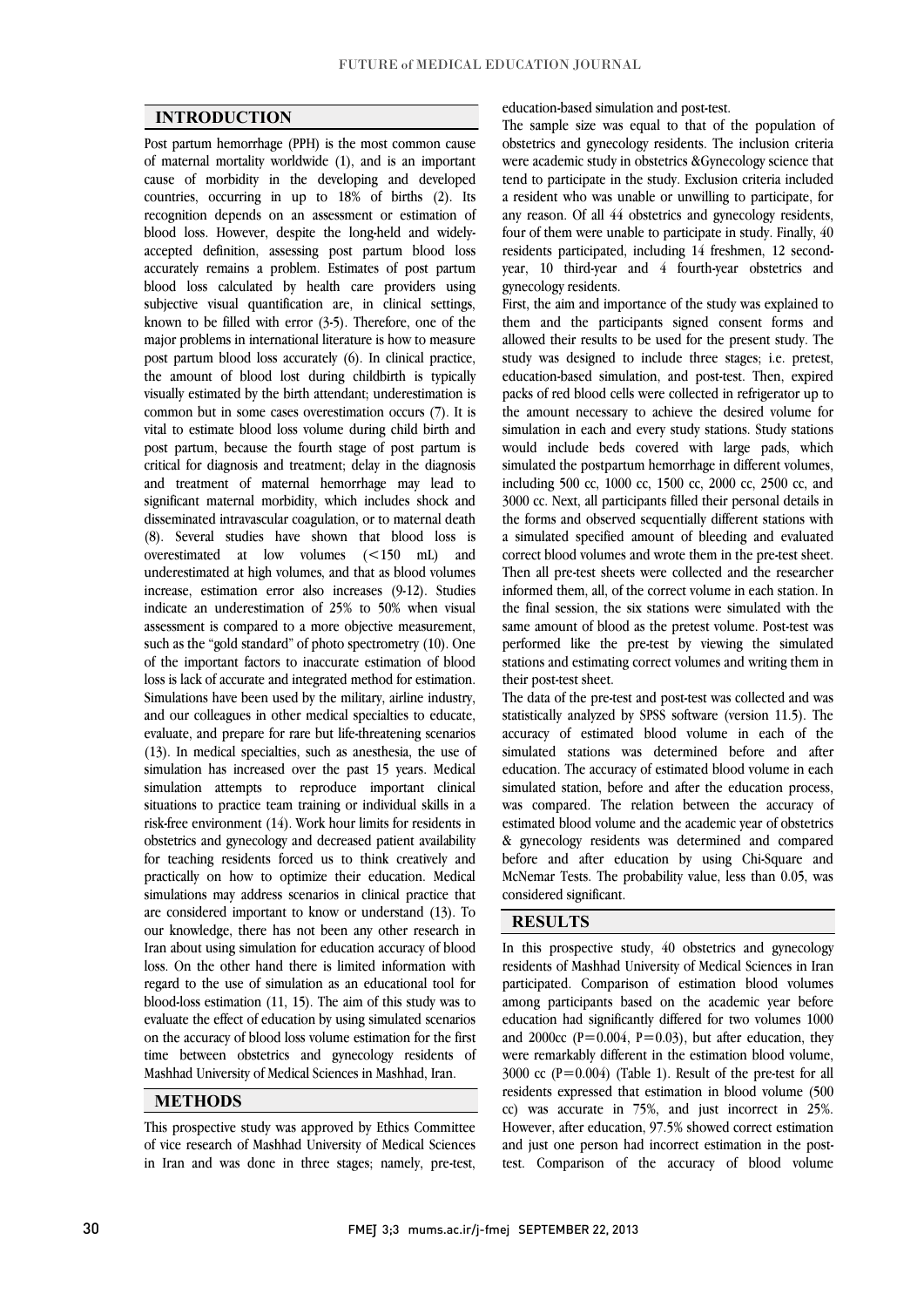estimation between pre- and post-test was significant  $(P=$  0.008). Pre-test estimation of blood volume (1000 cc) was 50% correct and 50% incorrect whereas post-test estimation depicted that 95% of residents had correct estimation,; thus,  $(P<0.001)$ . For blood volume (1500 cc), before education estimation in 55% was incorrect and after education, only 5.1% was incorrect; and the difference between pre-and post-test was significant (<0.001), result of pre-education<br>test in blood volume (2000 cc) indicated that 30 resident (75%) had incorrect estimation and just 10 person had correct estimation of volume, but after education 27 resident had correct estimation ; thus, the difference  $(10^{-10} - 1)$ . For blood volume (2500 cc), pre-education test  $(2500 \text{ cc})$ , pre-education test was incorrect in 75%; nevertheless, after education test estimation resulted in 50% correct and 50% incorrect; thus, the difference was significant  $(P<0.021)$ . Finally, for blood while after education, the test estimation was incorrect in  $\frac{7}{8}$  while after education, the test estimation was correct in 60% the difference between pre- and post-test was significant post-test was significant  $(<0.001$ ). Result of pre-education between pre- and post-education test was significant volume (3000 cc), pre-test estimation was incorrect in 75% with a significant difference ( $P=0.001$ ) (Table 2).

 On the other hand, comparison of blood volume estimation before and after education, based on academic year blood volume (500cc) showed that 71.4% of freshmen, 75% of second-year and 80% of third-year residents had correct estimation. Interestingly, after education all first-year and residency, was carried out. Result of pre-test estimation of

 third-year residents had correct estimation and just one of the second-year residents had incorrect estimation. All fourth-year residents had correct estimation in pre- and post-education test for blood volume (500cc). As to blood first-year, 8.3% of second-year, 60% of third-year and 50% of hand, after education test indicated that 100% of first, third resident had correct estimation. For blood volume (1500 cc), correct estimation before education were 64.3% of first- year, 25% of second-year, 40% of third-year and 50% of fourth-year residents and after education all of first, third residents had correct estimation. As to blood volume (2000 cc), before education all second-year residents had incorrect estimation, and after education just all of fourth-year residents had correct estimation. First, second and third- education. Regarding blood volume (2500 cc), the minimum correct estimation belonged to second-year residents and the maximum to fourth-year residents, before education. However, after education, correct estimation addition, all fourth-year residents had correct estimation. Finally, for blood volume (3000 cc), the minimum estimation belonged to second-year residents, and the volume (1000 cc), pre-test estimation stressed that 71.4% of fourth-year residents had correct estimation. On the other and fourth-year residents, as well as, 83.3% of second-year and fourth-year residents along with 81.1% of second-year year residents increased their correct estimation after increased among first, second and third-year residents; in

| Table 1: Comparison of blood volume estimation before and after education by using simulation on different<br>blood volume based on academic years of obstetrics and gynecology residents |                   |                    |                 |                |                |                 |                    |                |                |                       |         |  |  |
|-------------------------------------------------------------------------------------------------------------------------------------------------------------------------------------------|-------------------|--------------------|-----------------|----------------|----------------|-----------------|--------------------|----------------|----------------|-----------------------|---------|--|--|
| <b>Before Education</b>                                                                                                                                                                   |                   |                    |                 |                |                |                 |                    |                |                |                       |         |  |  |
|                                                                                                                                                                                           |                   |                    |                 |                |                | After Education |                    |                |                |                       |         |  |  |
|                                                                                                                                                                                           |                   | Group Residents    |                 |                |                |                 | Group Residents    |                |                |                       |         |  |  |
|                                                                                                                                                                                           |                   | first year         | second<br>year  | third<br>year  | fourth<br>year |                 | P value first year | second<br>year | third<br>year  | forth<br>year         | P value |  |  |
| <b>Blood</b><br>volume                                                                                                                                                                    | <b>Estimation</b> | N<br>$\frac{6}{2}$ | N<br>(%)        | N<br>(%)       | N<br>(%)       |                 | N<br>(%)           | N<br>(%)       | N<br>(%)       | N<br>(%)              |         |  |  |
|                                                                                                                                                                                           | Incorrect         | $\overline{4}$     | 3               | 2              | $\theta$       | .765            | $\Omega$           | 1              | $\theta$       | $\theta$              | .650    |  |  |
| $500 \text{ cc}$                                                                                                                                                                          |                   | (28.6)             | (25)            | (20)           | (0)            |                 | (0)                | (8.3)          | (0)            | (0)                   |         |  |  |
|                                                                                                                                                                                           | Correct           | 10                 | 9               | 8              | $\overline{4}$ |                 | 14                 | 11             | 10             | 4                     |         |  |  |
|                                                                                                                                                                                           |                   | (71.4)             | (75)            | (80)           | (100)          |                 | (100)              | (91.7)         | (100)          | (100)                 |         |  |  |
|                                                                                                                                                                                           | <b>Incorrect</b>  | $\overline{4}$     | 11              | 4              | 1              | .004            | $\theta$           | 2              | $\theta$       | $\theta$              | .263    |  |  |
| $1000 \text{ cc}$                                                                                                                                                                         |                   | (28.6)             | (91.7)          | (40)           | (25)           |                 | (0)                | (16.7)         | (0)            | (0)                   |         |  |  |
|                                                                                                                                                                                           | Correct           | 10                 | 1               | 6              | $\mathcal{E}$  |                 | 14                 | 10             | 10             | $\overline{4}$        |         |  |  |
|                                                                                                                                                                                           |                   | (71.4)             | (8.3)           | (60)           | (75)           |                 | (100)              | (83.3)         | (100)          | (100)                 |         |  |  |
|                                                                                                                                                                                           | Incorrect         | 5                  | 9               | 6              | 2              | .264            | $\theta$           | $\mathfrak{D}$ | $\theta$       | $\mathbf{0}$          | .143    |  |  |
| 1500cc                                                                                                                                                                                    |                   | (35.7)             | (75)            | (60)           | (50)           |                 | (0)                | (18.2)         | (0)            | (0)                   |         |  |  |
|                                                                                                                                                                                           | Correct           | 9                  | 3               | 4              | $\mathcal{L}$  |                 | 14                 | 9              | 10             | 4                     |         |  |  |
|                                                                                                                                                                                           |                   | (64.3)             | (25)            | (40)           | (50)           |                 | (100)              | (81.8)         | (100)          | (100)                 |         |  |  |
|                                                                                                                                                                                           | Incorrect         | 7                  | 12              | 8              | 3              | .030            | $\overline{4}$     | 4              | 5              | 0                     | .380    |  |  |
| 2000cc                                                                                                                                                                                    |                   | (50)<br>7          | (100)           | (80)           | (75)           |                 | (28.6)<br>10       | (33.3)         | (50)           | (0)<br>$\overline{4}$ |         |  |  |
|                                                                                                                                                                                           | Correct           | (50)               | $\theta$<br>(0) | 2<br>(20)      | 1<br>(25)      |                 | (71.4)             | 8<br>(66.7)    | 5<br>(50)      | (100)                 |         |  |  |
|                                                                                                                                                                                           | Incorrect         | 10                 | 10              | 8              | 2              |                 | 7                  | 9              | $\overline{4}$ | $\theta$              | .063    |  |  |
|                                                                                                                                                                                           |                   | (71.4)             | (83.3)          | (80)           | (50)           |                 | (50)               | (75)           | (40)           | (0)                   |         |  |  |
| 2500cc                                                                                                                                                                                    | Correct           | $\overline{4}$     | $\mathfrak{D}$  | $\mathfrak{D}$ | $\mathfrak{D}$ | .675            | 7                  | 3              | 6              | $\overline{4}$        |         |  |  |
|                                                                                                                                                                                           |                   | (28.6)             | (16.7)          | (20)           | (50)           |                 | (50)               | (25)           | (60)           | (100)                 |         |  |  |
|                                                                                                                                                                                           | Incorrect         | 9                  | 11              | 7              | 3              |                 | 6                  | 9              | 1              | 0                     | .004    |  |  |
|                                                                                                                                                                                           |                   | (64.3)             | (91.7)          | (70)           | (75)           | .465            | (42.9)             | (75)           | (10)           | (0)                   |         |  |  |
| 3000cc                                                                                                                                                                                    | Correct           | 5                  | 1               | 3              | 1              |                 | 8                  | 3              | 9              | 4                     |         |  |  |
|                                                                                                                                                                                           |                   | (35.7)             | (8.3)           | (30)           | (25)           |                 | (57.1)             | (25)           | (90)           | (100)                 |         |  |  |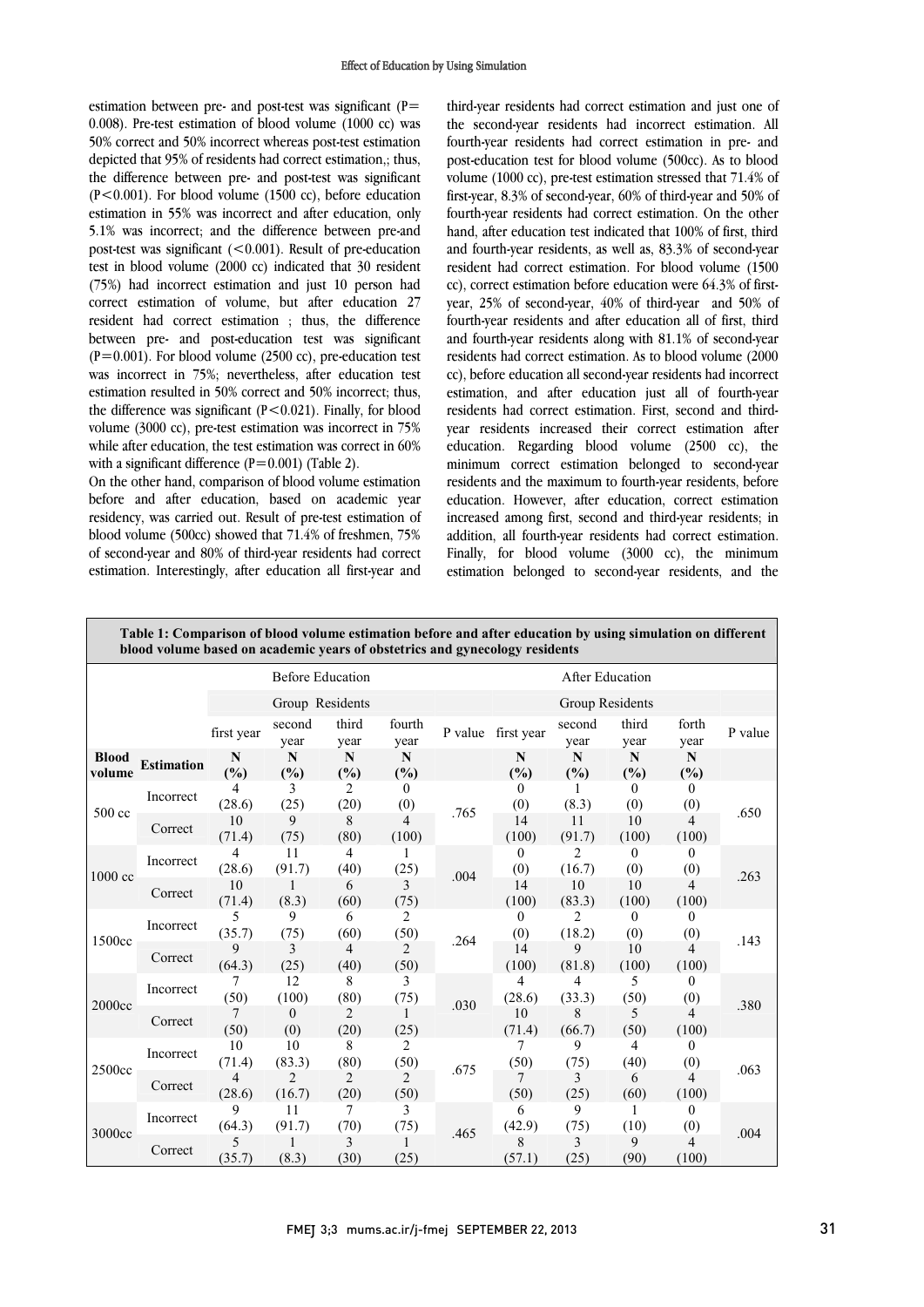| Table 2: Comparison of blood volume estimation before and after education by using simulation on different<br>blood volume between obstetrics and gynecology residents |              |                    |                  |            |              |              |            |              |            |            |            |            |
|------------------------------------------------------------------------------------------------------------------------------------------------------------------------|--------------|--------------------|------------------|------------|--------------|--------------|------------|--------------|------------|------------|------------|------------|
|                                                                                                                                                                        | 500          |                    | 1000             |            | 1500         |              | 2000       |              | 2500       |            | 3000       |            |
| Blood volume                                                                                                                                                           | Test         |                    | Test             |            | <b>Test</b>  |              | Test       |              | Test       |            | Test       |            |
| <b>Estimated</b>                                                                                                                                                       | Pre          | Post               | Pre              | Post       | Pre          | Post         | Pre        | Post         | Pre        | Post       | Pre        | Post       |
| <b>Volume of</b><br>blood                                                                                                                                              | N<br>(%)     | N<br>$\frac{1}{2}$ | N<br>(%)         | N<br>(%)   | N<br>(%)     | N<br>(%)     | N<br>(%)   | N<br>(%)     | N<br>(%)   | N<br>(%)   | N<br>(%)   | N<br>(%)   |
| Incorrect                                                                                                                                                              | 9<br>(22.5)  | (2.5)              | 20<br>(50)       | 2<br>(5)   | 22<br>(55)   | 2<br>(5.1)   | 30<br>(75) | 13<br>(32.5) | 30<br>(75) | 20<br>(50) | 30<br>(75) | 16<br>(40) |
| correct                                                                                                                                                                | 31<br>(77.5) | 39<br>(97.5)       | 20<br>(50)       | 38<br>(95) | 18<br>(45)   | 37<br>(94.9) | 10<br>(25) | 27<br>(67.5) | 10<br>(25) | 20<br>(50) | 10<br>(25) | 24<br>(60) |
| Missing                                                                                                                                                                | $\theta$     | $\theta$           | $\boldsymbol{0}$ | $\theta$   | $\theta$     | (2.5)        | $\theta$   | $\theta$     | $\theta$   | $\Omega$   | $\theta$   | 0          |
| P value*                                                                                                                                                               | 0.008        |                    | ${}_{0.001}$     |            | ${}_{0.001}$ |              | 0.001      |              | < 0.021    |            | 0.001      |            |
| *McNemar test                                                                                                                                                          |              |                    |                  |            |              |              |            |              |            |            |            |            |

 maximum to first-year ones, before education; after education, though, 90% of third-year and all fourth-year residents had correct estimation; besides, the first and second-year residents increased their correct estimation (Table 2). (Table 2).

 In this study, the researchers simulated 6 scenarios with red cells from blood bank. First, obstetrics and gynecology residents participated in pre-test for visual estimation in each simulated scenarios; then they were educated about the correct volumes. In the end, post-test was done and different simulated scenarios. The data of pre-and post-test estimation were statistically analyzed. Results indicated that blood volume estimation after education through using simulation on different blood volumes increased accurate (1500 cc), after education almost all trainees had correct estimation. Conversely, in volumes (2000 cc) and more improved their correct estimation. On the other hand, estimation based on different academic years showed a difference among them regarding estimation; for all of the trainees, accurate estimation in blood volume up to (1500 both in pre- and post-tests. Since the post partum hemorrhage is one of the leading causes of maternal death accounting for 11% of maternal deaths worldwide; in addition, delay in the diagnosis and treatment of maternal which include shock and disseminated intravascular coagulation, or maternal death (16). One of the contributing factors to maternal death from post partum hemorrhage is incorrect blood loss estimation and lack of a residents, i.e. how to correctly estimate blood loss. Using innovation in teaching and preparing new educational specific measured amount of blood by using expired packed each of the participants estimated blood volumes in estimation of obstetrics and gynecology residents. Although wrong estimation before training was low in volumes up to correct estimation in pre-test was low and education cc) was greater than blood volume (2000 cc) and more, hemorrhage may lead to significant maternal morbidity, formal method for educating obstetrics and gynecology

 methods plays an important role in medical sciences education (17). Also, many medical universities around the world have gone through stunning changes in recent years; international organizations. They changed traditional training programs based on teacher- centered learning and disciplined approach to the educational course based on community needs responsivity and Student-centered to find a way to prevent maternal deaths due to hemorrhage, which were potentially preventable (8, 9). Toledo and colleagues evaluated the impact of a didactic training program on the accuracy of the estimation of blood as opposed to live sessions. They concluded that the expected improvement, in blood loss estimation accuracy, did not differ significantly, and that the use of both improved accuracy (20). Al-Kadri and colleagues assessed of post partum blood loss estimation. They simulated 30 different blood loss stations and assessed participants, before and after educational sessions, on how to visually estimated blood loss and actual measure. Their result showed participants significantly underestimated post partum blood loss and the accuracy improved after training. As a result, they concluded that underestimation was more blood loss was simulated whereas overestimation or accurate estimations were more prominent in less than average blood loss incidents, which is consistent with our results (21). In another study, researchers aimed to using simulated clinical examples, in five blood loss by assessment stations. Each station was numbered and was made up of a variety of equipment used in birthing suites. Over 5 liters of 'artificial' blood was made. The artificial participants were given a response sheet and were asked to estimate blood loss at each station. Blood in a container some of these changes have been made with the support of learning (18). Therefore, many researchers have been trying loss and compared the effectiveness of web-based training the effect of health care provider education on the accuracy estimate blood loss and on the differences between the prominent in cases, where more than average excessive determine the accuracy of the estimation of blood loss by blood had the same color and consistency of real blood. 88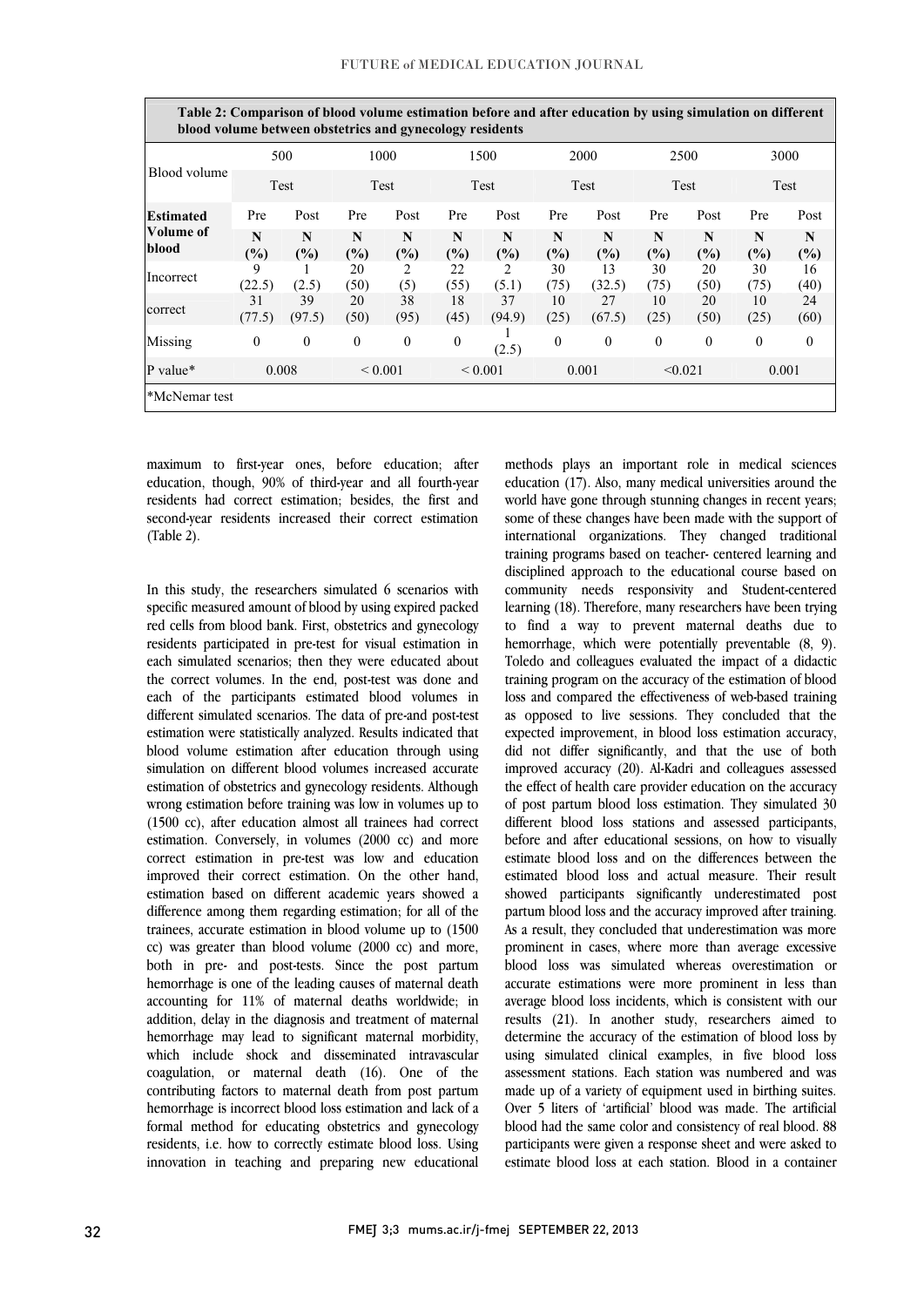#### Effect of Education by Using Simulation

(bedpan, kidney dish) was more accurately estimated than blood on sanitary pads, sheets or clothing. Lower volumes of blood were also estimated correctly by more participants than higher volumes, which is similar to the result of this study. They suggested educational programs may increase the level of accuracy and improve visual estimation of blood loss following childbirth (22). Dr. Bose and colleagues (2006) tried to determine discrepancy between actual blood loss and estimated blood loss in their observational study. They reproduced clinical scenarios in the form of 12 Objective Structured Clinical Examination (OSCE) style stations augmented with known volumes of whole blood, and individual staff members visually estimated blood loss and recorded their results. Their results depicted significant underestimation of the actual blood loss occurring in five stations and they concluded written and pictorial guidelines may help all staff members working in labor wards (3). Other researchers asked medical and nursing health care professionals to visually estimate various fluid volumes in their prospective study. Surprisingly, nurses were more accurate than doctors in their results and nurses' accuracy was influenced by fluid color but not volume, whereas the opposite was true for doctors. Doctors with more than 20 years' clinical experience significantly overestimated volumes compared to their younger colleagues. This was not true for the nursing group. They concluded that visual estimation is unreliable, and denounced using visual estimation in clinical practice (23). Furthermore, Akhlaghi and colleagues rebuilt six scenes similar of post partum hemorrhage in their descriptive observational study. They asked participations, who were educational-clinical personnel with various length of experience, in obstetrics and gynecology, to look at each scene and visually estimate volumes. Their results showed no association between work experience of participations and accuracy of volume estimation (24). Quite the contrary, our result illustrated that actual estimation in obstetric and gynecology residents in third and fourth academic years, was greater than others, and that experience is helpful in visual estimation of blood volume. In another prospective study conducted as part of the simulation-based training course, researchers adapted sophisticated mannequin simulators for obstetrical training. Results showed accuracy of blood loss estimations by a simulation-based post partum hemorrhage scenario was between 50% and 60%. This confirms our result that implementation of periodic estimations of blood loss in the management of post partum hemorrhage might improve clinical judgment (25).

The important result of our study was the accuracy of estimated blood volume, for (1500 cc) and less, before and after education; on the other hand, for (2000 cc) and more, the education-based simulation had a significant effect on the ability to visually estimate blood volume. The accurate estimation of blood volume is a skill and having this skill in emergency obstetric hemorrhage for maternal survival is essential; thus, proper education, during training, is crucial for accurate estimation of blood volume. Therefore, adding the education-based simulation is suggested for obstetrics and gynecology residents.

To reduce maternal deaths due to hemorrhage through correct blood loss estimation is a vital skill, and skills are needed to develop by education and exercise. Education via simulation is simple and inexpensive, but it has a significant positive effect on the accuracy of visual estimation of blood volume.

## **ACKNOWLEDGEMENT**

This paper was extracted from a research proposal with research project number 89766 (26/11/2011) that was supported by a grant from Vice chancellore research of Mashhad University of Medical Sciences.

### **REFERENCES**

Khan KS, Woidly D, Say L, Gulmezoglu AM, Van Look PF. WHO analysis of causes of maternal death: A systematic review. Lancet 2006; 367: 1066- 74.

2. Elbourne DR, Prendiville WJ, Carroli G, Wood J, McDonald S. Prophylactic use of oxytocin in the third stage of labour. Cochrane Database Syst Rev 2001; 4: CD001808.<br>3 Bose

Bose P, Regan F, Paterson-Brown S. Improving the accuracy of estimated blood loss at obstetric haemorrhage using clinical reconstructions. BJOG 2006; 113(8): 919-24.

4. Larsson C, Saltvedt S, Wilkund I, Pahlen S, Andolf E. Estimation of blood loss after cesarean section and vaginal delivery has low validity with a tendency to exaggerations. Estimation of blood loss after cesarean section and vaginal delivery has low validity with a tendency to exaggerations. Acta Obstet Gynecol Scand 2006; 85(12): 1448-52.

5. Stafford I, Dildy GA, Clark SL, Belfort MA. Visually estimated and calculated blood loss in vaginal and cesarean delivery. Am J Obstet Gynecol 2008; 199(5): 519-e1- 7.

6. Al Kadri HM, Al Anazi BK, Tamim HM. Visual estimation versus gravimetric measurement of postpartum blood loss: a prospective cohort study. Arch Gynecol Obstet 2011; 283(6): 1207-13.

7. Schorn MN. Measurement of blood loss: Review of the literature. J Midwifery Womens Health 2010; 55(1): 20-7.

Lu MC, Fridman M, Korst LM, Gregory KD, Reyes C, Hobel CJ, et al. Variations in the incidence of postpartum hemorrhage across hospitals in California. Matern Child Health J 2005; 9(3): 297-306.

9. Razvi K, Chua S, Arulkumaran S, Ratna SS. A comparison between visual estimation and laboratory determination of blood loss during the third stage of labour. Aust N Z J Obstet Gynaecol 1996; 36(2): 152-4.

10. Duthie SJ, Ven D, Yung GL, Guang DZG, Chan SY, Ma HK. Discrepancy between laboratory determination and visual estimation of blood loss during normal delivery. Eur J Obstet Gynecol Reprod Biol 1991; 38(2): 119-24.

11. Dildy GA, Paine AR, George NC, Velasco C. Estimating blood loss: Can teaching significantly improve visual estimation? Obstet Gynecol 2004; 104(3): 601-6.

12. Kavle JA, Khalfan SS, Stoltzfus RJ, Witter F, Tielsch JM, Caulfield LE. Measurement of blood loss at childbirth and postpartum. Int J Gynaecol Obstet 2006; 95(1): 24-8.

13. Macedonia CR, Gherman RB, Satin AJ. Simulation laboratories for training in obstetrics and gynecology. Obstet Gynecol 2003; 102(2): 388-92.

14. Blum R, Gairing Burglin A, Gisin S. Simulation in obstetrics and gynecology - a new method to improve the management of acute obstetric emergencies. Ther Umsch 2008; 65(11): 687-92. [In German]..